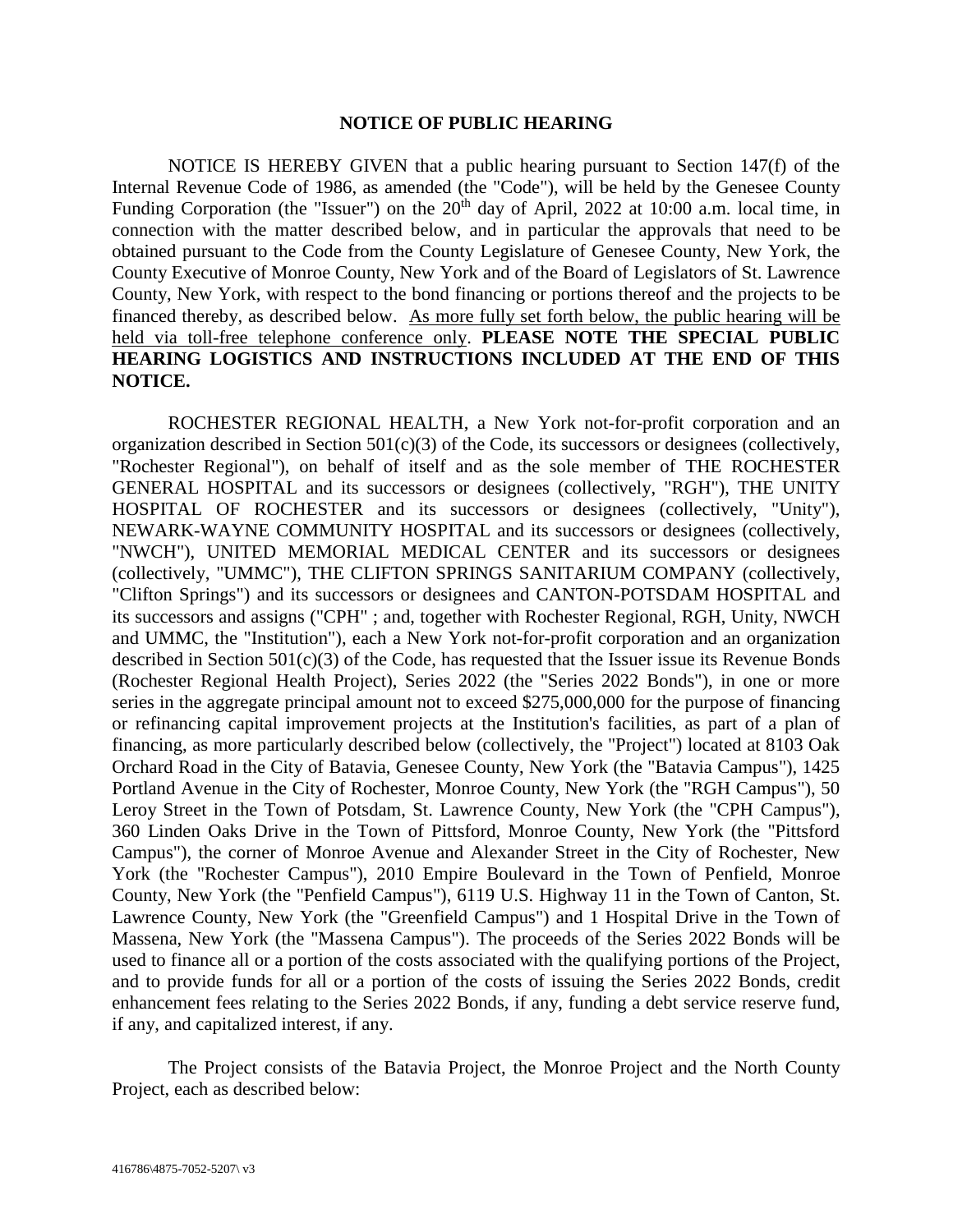The Batavia Project, for which the maximum aggregate principal amount \$47,000,000 in Series 2022 Bonds are to be issued, consists of: (i) the construction on the Batavia Campus of (a) an approximately 105,393 square-foot medical facility that will house extension sites of three Rochester Regional affiliate hospitals to be used for outpatient cardiac care, women's health services, primary care, urgent care, outpatient surgical services, gastroenterology, outpatient radiology and other outpatient services and (b) approximately 56,147 square feet of related ground floor parking, and (ii) the acquisition and installation in and around such improvements of certain items of machinery, equipment and other tangible personal property (collectively, the "Batavia Facility").

The Monroe Project, for which the maximum aggregate principal amount of \$106,300,000 in Series 2022 Bonds are to be issued, consists of: the refunding or refinancing of all or a portion of the outstanding principal amount of (i) the Monroe County Industrial Development Corporation Tax-Exempt Revenue Bonds (The Rochester General Hospital Project), Series 2013A (the "Series 2013A Bonds") and (ii) the Monroe County Industrial Development Corporation Tax-Exempt Revenue Bonds (The Rochester General Hospital Project), Series 2013B (the "Series 2013B Bonds" and together with the Series 2013A Bonds, the "Series 2013 Bonds").

The Series 2013A Bonds were used to finance (A) (1) the modernization of RGH's perioperative facilities within the existing hospital located on the RGH Campus ("RGH Hospital") consisting of: (a) the demolition, reconstruction and equipping of its Day of Surgery Admissions Unit including, but not limited to, patient cubicles, clinical staff workspace, infrastructure upgrades and support spaces, (b) the demolition, renovation and equipping of its Short Stay Unit including, but not limited to, inpatient rooms; clinical staff workspace; infrastructure upgrades and support spaces, and (c) the renovation, equipping and modernization to RGH Hospital's central utility plant including, but not limited to, increasing capacity to the existing steam, electrical and chilled water production systems; (2) the acquisition, construction, renovation and equipping of existing space on the RGH Campus to create an imaging suite with an X-ray system, a control room and clinical support space; and (3) the expansion of RGH Hospital's oncology facilities including, but not limited to, the renovation of a vault to house a new linear accelerator (collectively, the "2013 RGH Facility"); (D) the acquisition, construction, equipping and enhancement of RGH's new dialysis center located on the Penfield Campus including, but not limited to, the renovation of existing space to create treatment stations, clinical workspace and support space and the installation of furniture, fixtures, water treatment systems and related equipment (collectively, the "Penfield Facility"); (E) the renovation and equipping of RGH's medical imaging center located on the Rochester Campus including, but not limited to, a CT-scanner, fluoroscopy, ultrasound, DEXA, mammography and plain film modalities, clinical staff workspace and support spaces (collectively, the "Rochester Facility"); and (F) the construction and equipping of an ambulatory surgery center including, but not limited to, operating rooms, procedure rooms, patient prep and recovery areas, clinical workspace and support spaces, as an addition to the existing office building located on the Pittsford Campus, together with the renovation and upgrade of the utility infrastructure of the existing building and the increase of the existing parking area (collectively, the "Pittsford Facility" and together with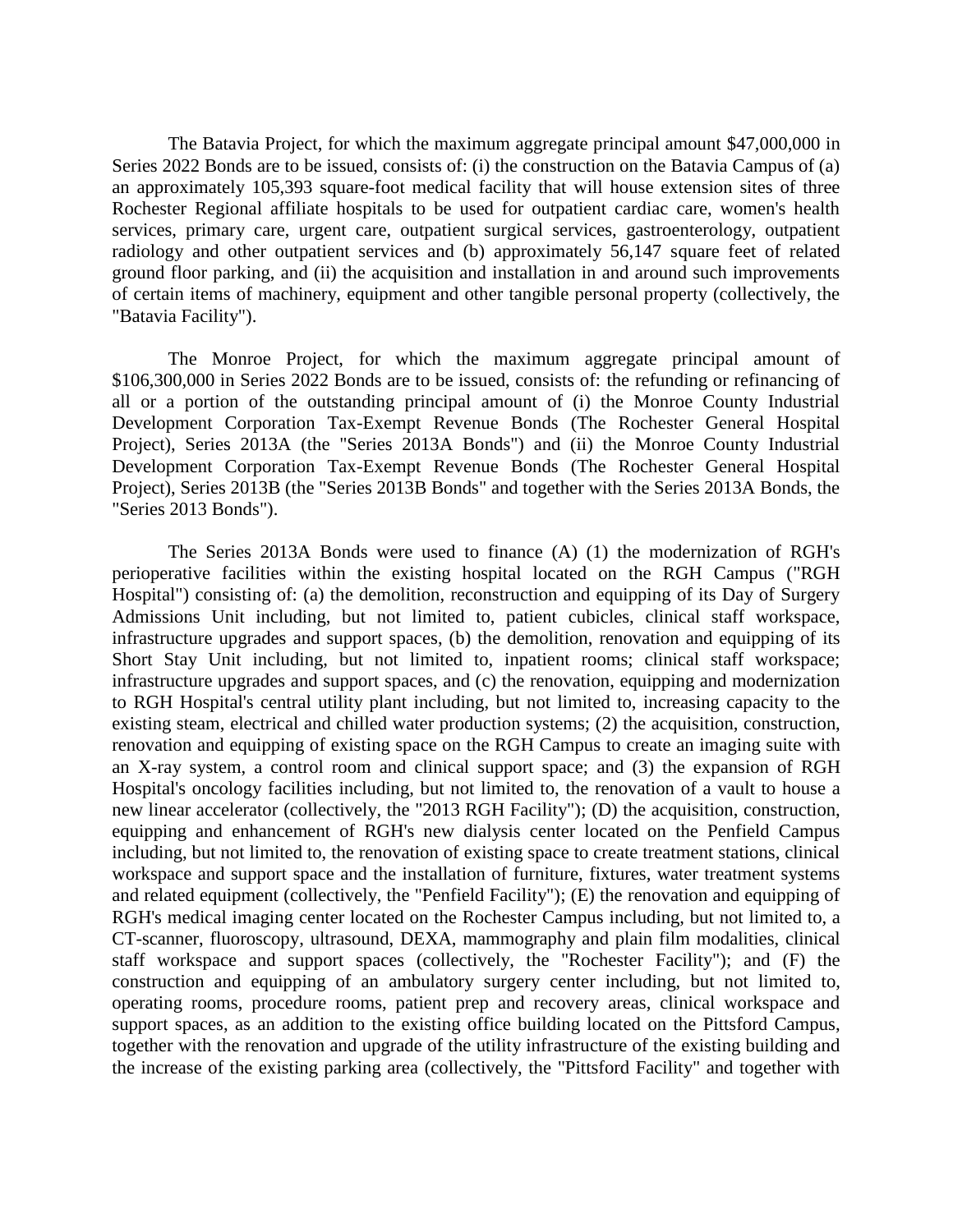the 2013 RGH Facility, the Rochester Facility and the Penfield Facility, the "2013A RGH Facility").

The Series 2013B Bonds were used to finance the refunding of the Rochester General Hospital Insured Revenue Bonds, Series 2005 (the "Series 2005 Bonds") issued by the Dormitory of the State of New York ("DASNY"), which Series 2005 Bonds were used to finance (A) (1) the construction of a new parking garage on the RGH Campus, (2) the construction of a loading dock, an atrium walkway, physician offices and lounge space on the RGH Campus, (3) the construction of an addition to the northwest side of the RGH Campus and a main access pavilion on the northeast side of the RGH Campus and (4) the financing of various capital needs of RGH including x-ray, operating room and other clinical equipment, information technology, regulatory life safety improvements and various replacements (collectively, the "2005 RGH Facility"); (B) the refunding of DASNY's Rochester General Hospital FHA- Insured Mortgage Revenue Bonds, Series 1993 (the "Series 1993 Bonds"), which Series 1993 Bonds were used to refund DASNY's Hospital Revenue Bonds, Rochester General Hospital (FHA- Insured Mortgage), Series 1985 (the "Series 1985 Bonds"), which Series 1985 Bonds were used to finance (1) the construction of an addition to Building E located on the RGH Campus, (2) the construction of an addition to the  $8<sup>th</sup>$  Floor of Building B located on the RGH Campus, (3) the renovation of the atrium space located within RGH Hospital, (4) the construction of a one-story addition to Building E located on the RGH Campus, (5) renovations to an existing central plant located on the RGH Campus and (6) the construction of a one-story addition to an existing garage located on the RGH Campus (collectively, the "1985 RGH Facility"); and (C) the refunding of DASNY's Rochester General Hospital Issue, Series A (the "Series A Bonds"), which Series A Bonds were used to finance (A) the construction of a 3-story addition to RGH Hospital, (2) the construction of a new lobby/waiting area within RGH Hospital, (3) the construction of a connecting bridge between RGH Hospital and an existing parking ramp located on the RGH Campus and (4) the renovation of existing areas of the RGH Campus (collectively, the "Series A RGH Facility" and together with the 2005 RGH Facility and the 1985 RGH Facility, the "2013B RGH Facility") (the 2013A RGH Facility and the 2013B RGH Facility being collectively referred to hereinafter as the "RGH Facility").

The North County Project, for which the maximum aggregate principal amount of \$121,700,000 in Series 2022 Bonds are to be issued, consists of: (A) (i) the construction of a four-story bed tower containing in the aggregate approximately 96,189 square feet on the CPH Campus to house (a) an expansion of CPH's emergency department, (b) 60 medical/surgical beds and (c) shell space for future growth and (ii) the acquisition and installation in and around such improvements of certain items of machinery, equipment and other tangible personal property (collectively, the "2022 CPH Facility"); (B) the refunding or refinancing of all or a portion of the outstanding principal amount of the (i) St. Lawrence County Industrial Development Agency Civic Development Corporation Multi-Mode Civic Development Corporation Revenue Bonds (Canton-Potsdam Hospital Project), Series 2010A (the "Series 2010A Bonds") and (ii) the St. Lawrence County Industrial Development Agency Civic Development Corporation Multi-Mode Civic Development Corporation Revenue Bonds (Canton-Potsdam Hospital Project), Series 2010B (the "Series 2013B Bonds" and together with the Series 2010A Bonds, the "Series 2010 Bonds"); (C) the refunding or refinancing of all or a portion of the outstanding principal amount of the St. Lawrence County Industrial Development Agency Civic Development Corporation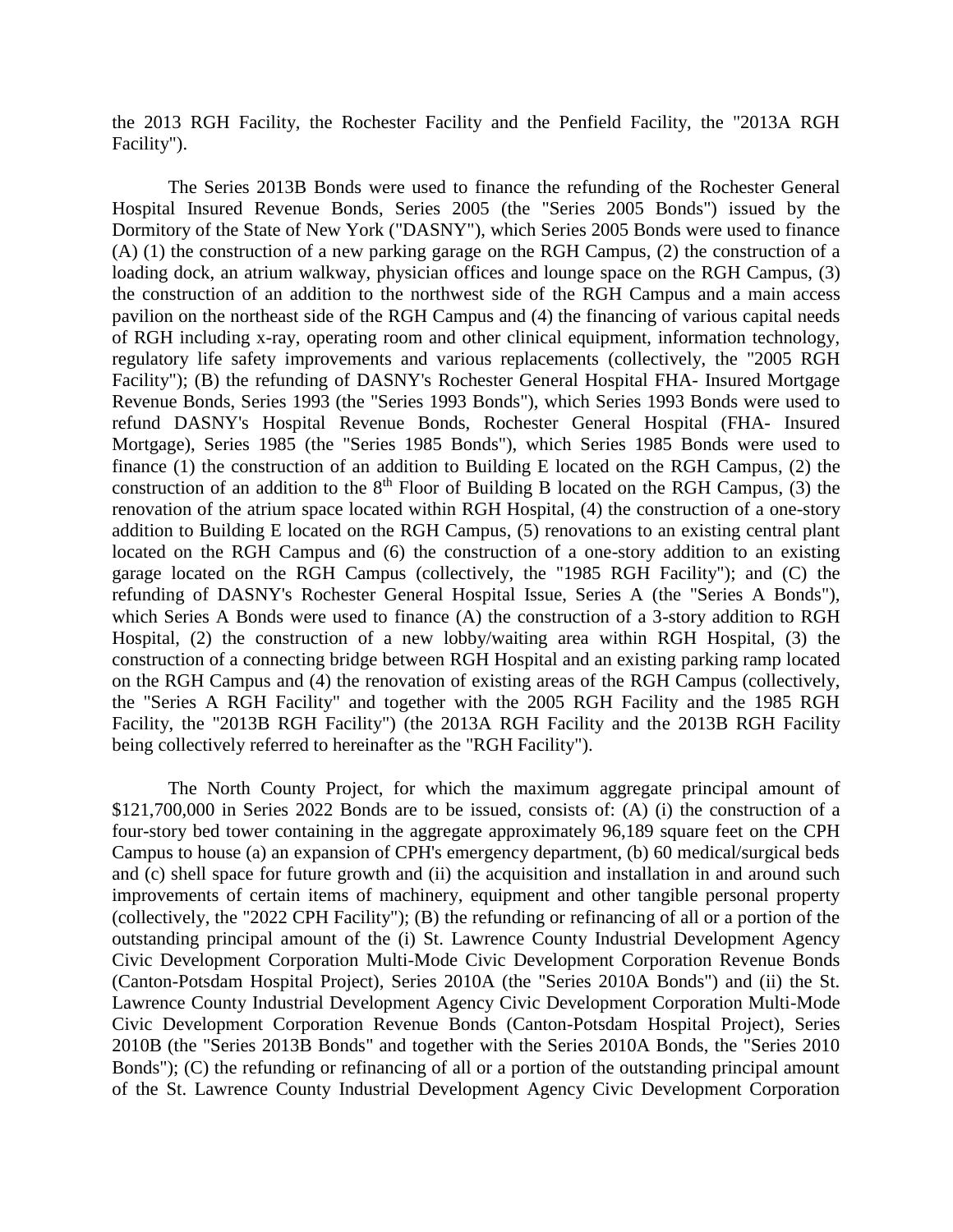Revenue Bonds (St. Lawrence Health System Project), Series 2016 (the "Series 2016 Bonds"); and (D) the refinancing of all or a portion of the outstanding principal amount of a taxable loan (the "SLHS Taxable Loan") to St. Lawrence Health System, Inc. ("SLHS").

The Series 2010 Bonds were used to finance (A) (1) the construction of an approximately 10,090 square foot addition (the "CPH Addition") to the existing hospital located on the CPH Campus ("CPH Hospital") to create a comprehensive cancer treatment center, (2) renovation of CPH Hospital, including the modification and renovation of the existing emergency department and other improvements and (3) the acquisition and installation in CPH Hospital and the CPH Addition of certain machinery and equipment (collectively, the "2010 CPH Facility").

The proceeds of the Series 2016 Bonds were used to finance (A) (1) the construction of an approximately 60,000 square foot, three-level medical office building/ambulatory care center for the benefit of CPH and SLHS located on the Canton Campus and (2) the acquisition and installation in and around such improvements of furniture, machinery and equipment (collectively, the "Canton Facility"); and (B) (1) the renovation and improvement of CPH Hospital and (2) the acquisition and installation of furniture, machinery and equipment at CPH Hospital (the "2016 CPH Facility" and together with the 2022 CPH Facility and the 2010 CPH Facility, the "CPH Facility").

The proceeds of the SLHS Taxable Loan were used by SLHS to (1) finance certain improvements at a certain hospital facility known as the Greenfield Medical Campus, located on the Greenfield Campus, (2) pay all or a portion of the outstanding principal balance of a certain bridge loan, used for project startup costs at the Greenfield Medical Campus, (3) finance the acquisition of a certain hospital facility known as Massena Hospital located on the Massena Campus, and (4) provide funds for all or a portion of the costs associated with the SLHS Taxable Loan (collectively, the "SLHS Facility").

The RGH Facility is or will be owned and operated by RGH. The Batavia Facility is or will be owned and operated by RGH. The CPH Facility is or will be owned and operated by CPH. The SLHS Facility is or will be owned and operated by the SLHS.

It is intended that interest on the Series 2022 Bonds will not be included in gross income for federal income tax purposes pursuant to Section 103(a) of the Code. The Series 2022 Bonds will be special limited obligations of the Issuer payable solely from certain amounts payable by the Institution under a loan agreement or other financing agreement with the Institution and certain other assets, if any, of the Institution pledged for the repayment of the Series 2022 Bonds. THE SERIES 2022 BONDS SHALL NOT BE A DEBT OF THE STATE OF NEW YORK OR ANY POLITICAL SUBDIVISION THEREOF, INCLUDING THE COUNTY OF GENESEE AND NEITHER THE STATE OF NEW YORK NOR ANY POLITICAL SUBDIVISION THEREOF, INCLUDING THE COUNTY OF GENESEE SHALL BE LIABLE THEREON.

In order for the interest on the Series 2022 Bonds to be excluded from gross income for federal income tax purposes, it is required under the Code that the Issuer obtain (i) the approval of the Project and the issuance of the Series 2022 Bonds by the County Legislature of Genesee County, New York and (ii) the approval of the respective portion of the Project located in each of